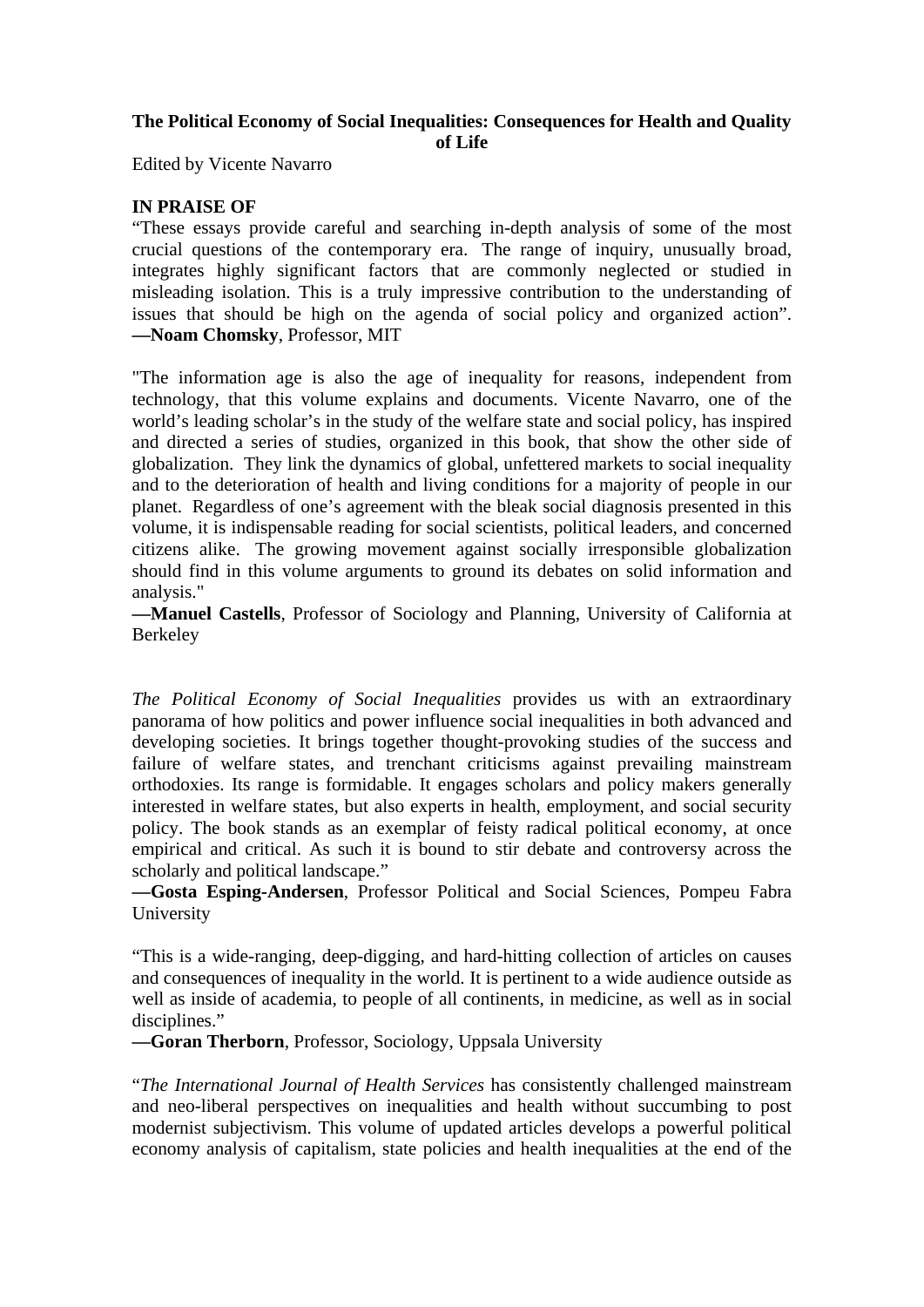last century. It provides an indispensable alternative to the dominant orthodoxy." **—Ian Gough**, Editor in Chief, *European Journal of Social Policy*

"Navarro has assembled a superb volume, the best collection of essays on social inequality. The book goes beyond the usual superficial description of inequality and injustice to explore the economic and power relationships hat cause inequality." **—David Himmelstein**, Professor, Health Policy, Harvard University

"An impressive analysis of the growing inequalities in health throughout the world, which constitutes one of the main moral and social problems of our time. Causes, consequences and solutions documented by qualified experts and coordinated by Vicente Navarro."

**—Giovanni Berlinguer,** Professor of Social Medicine, Rome University

"From the mid-19th century of Rudolph Virchow till 2001, public health science and its magnificent achievements have rested firmly upon elucidating the nexus between social conditions and health. Professor Navarro's excellent collection of studies in that tradition is both timely and just in time, given the market place, blame-the-victim onslaught from conservative ideologues. *The Political Economy of Social Inequalities* is good medicine".

**—Quentin Young,** Past President, American Public Health Association

## **ABOUT THE BOOK**

In the last two decades of the 20th century, we witnessed a dramatic growth in social inequalities within and among countries. This has had a most negative impact on the health and quality of life of large sectors of the populations in the developed and underdeveloped world. This volume analyzes the reasons for this increase in inequalities and its consequences for the well-being of populations. Scholars from a variety of disciplines and countries analyze the different dimensions of this topic.

Part I of this volume reviews the historical evolution of the political context in which scientific studies on social inequalities have evolved.

Part II examines the causes for the growing inequalities, questioning economic determinist explanations (such as attributing the growth to economic globalization) and technological determinist explanations (such as attributing the growth to the requirements of the New Economy). These chapters show, instead, how the growth of inequalities is rooted in power relations within and among countries and their reproduction through the state. The enormous economic and political power of the financial and entrepreneurial establishments and their related social classes is responsible for neoliberal public policies characterized by increased transfer of funds from labor to capital, further deregulation of labor markets, and declining redistribution through the welfare state.

Part III then analyzes how the World Bank, IMF, WHO, and other international agencies are reproducing these neoliberal policies.